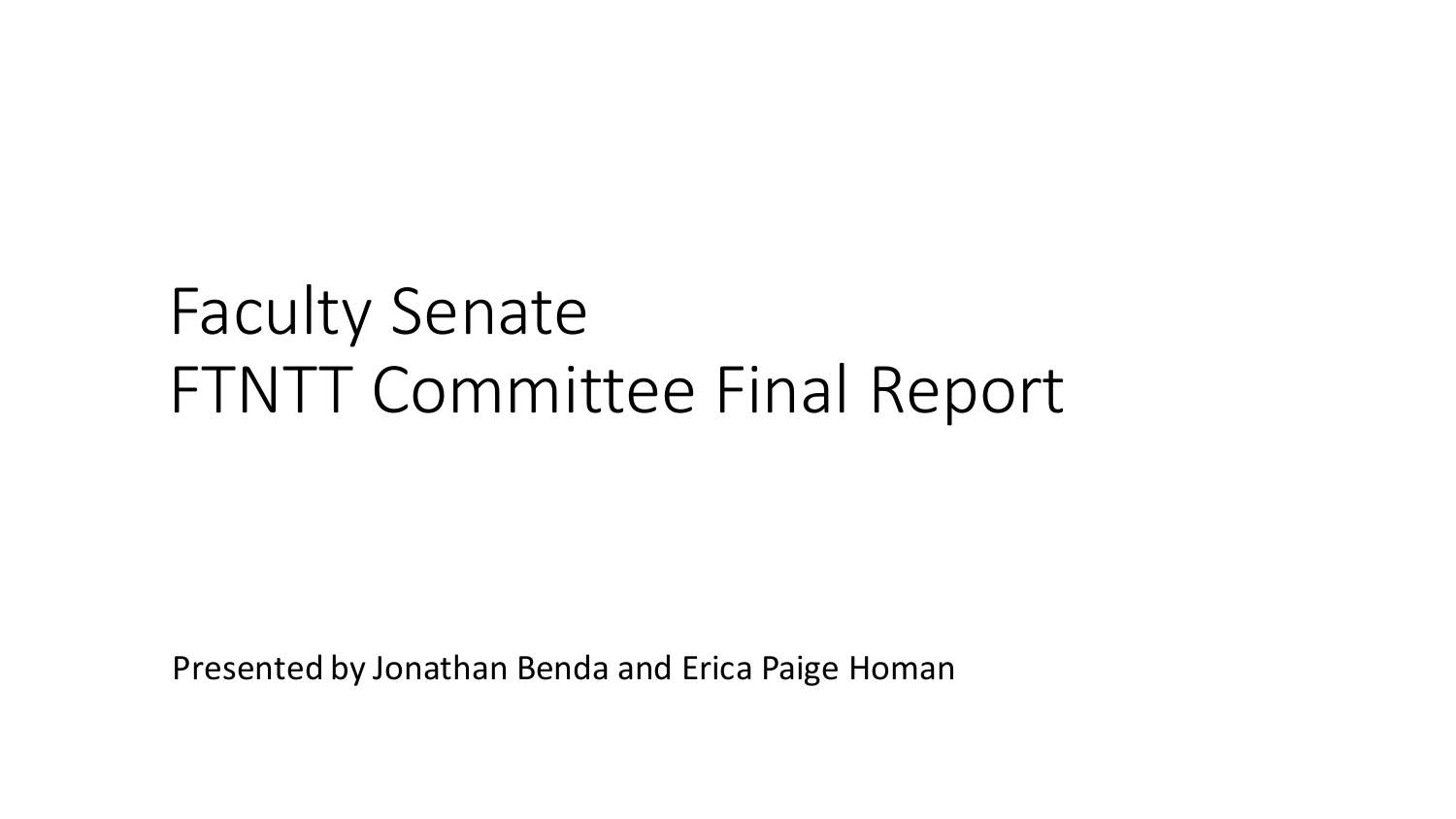## Committee Members

- Jonathan Benda (CSSH), Co-Chair
- Nancy Pawlyshyn (CPS), Co-Chair
- Erica Paige Homan (COS)
- Mark Gooley (DMSB)
- David Herlihy (CAMD)
- Bruce Jacoby (SOL)
- Dino Konstantopoulos (COE)
- Jessica Maxwell (Bouvé)
- Bruce Maxwell (Khoury)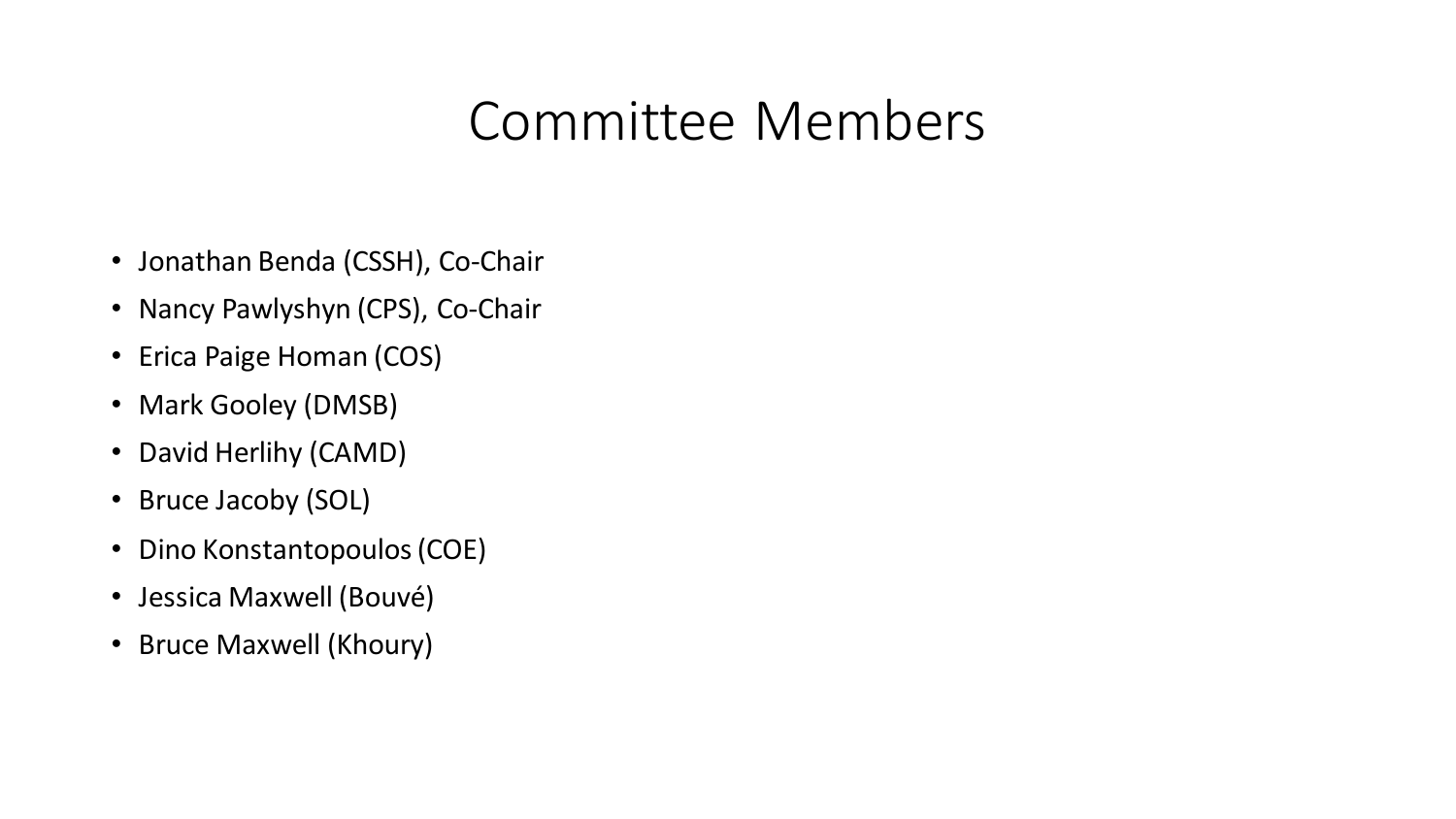Charge 1: Each unit and/or college should have a stand-alone FTNTT faculty promotion committee comprised of at least 3 FTNTT faculty members where the majority of the members are FTNTT faculty members who are at the same rank or higher than the candidates.

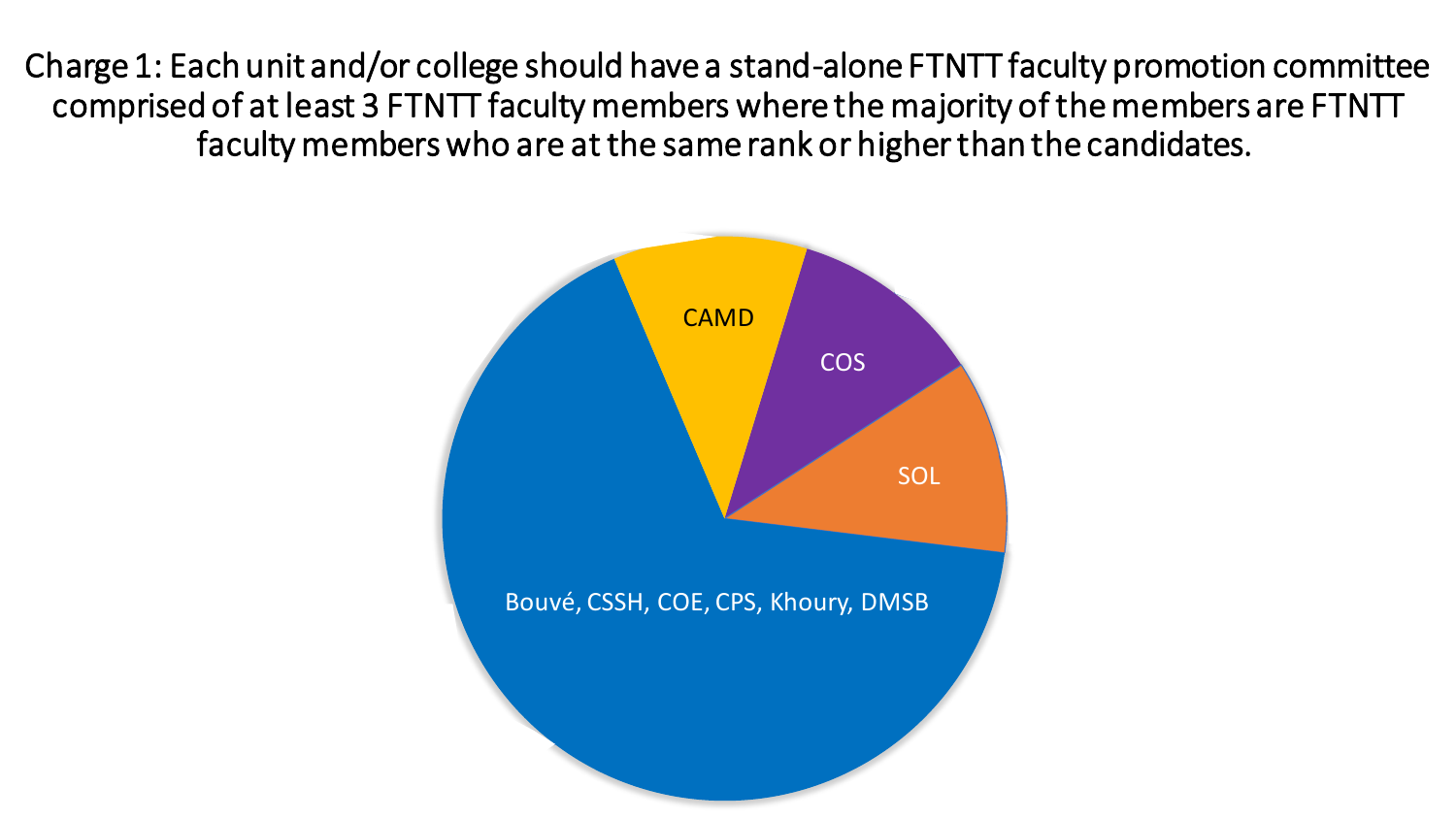Charge 1: All units and/or colleges should provide a mentoring process specific to the FTNTT faculty promotion process, including but not limited to peer mentoring opportunities, and workshops conducted by panels of faculty who have successfully gone through the promotion process.



**Mentoring for the most part appears to be informal or part of the annual merit review process.**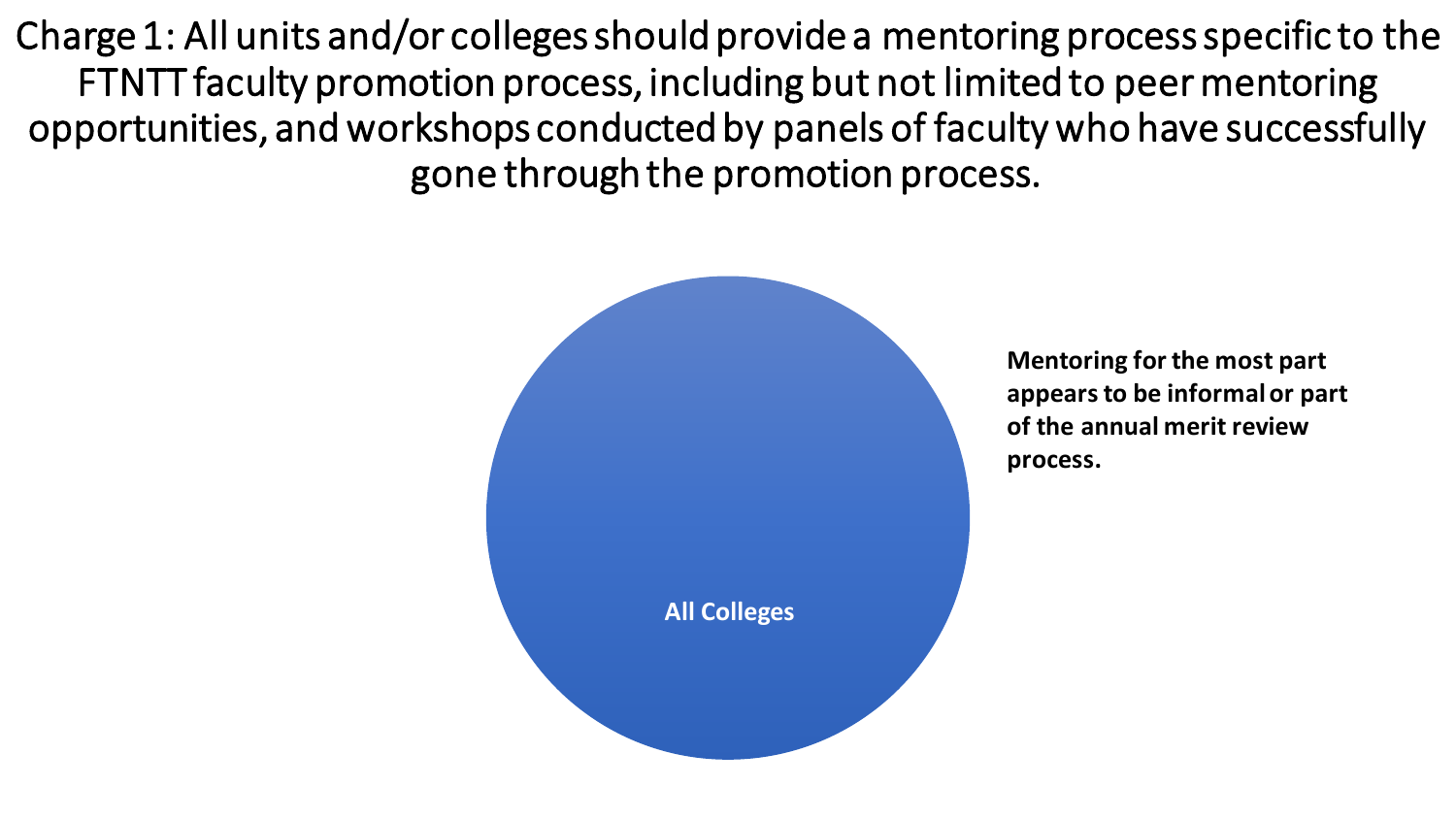Charge 1: All units and/or colleges should provide a mentoring process specific to the FTNTT faculty promotion process, including but not limited to peer mentoring opportunities, and workshops conducted by panels of faculty who have successfully gone through the promotion process.

**Some mentoring might take place at the departmental level, and some guidelines (COS, CPS) encourage faculty/candidates to approach their supervisors for help.**

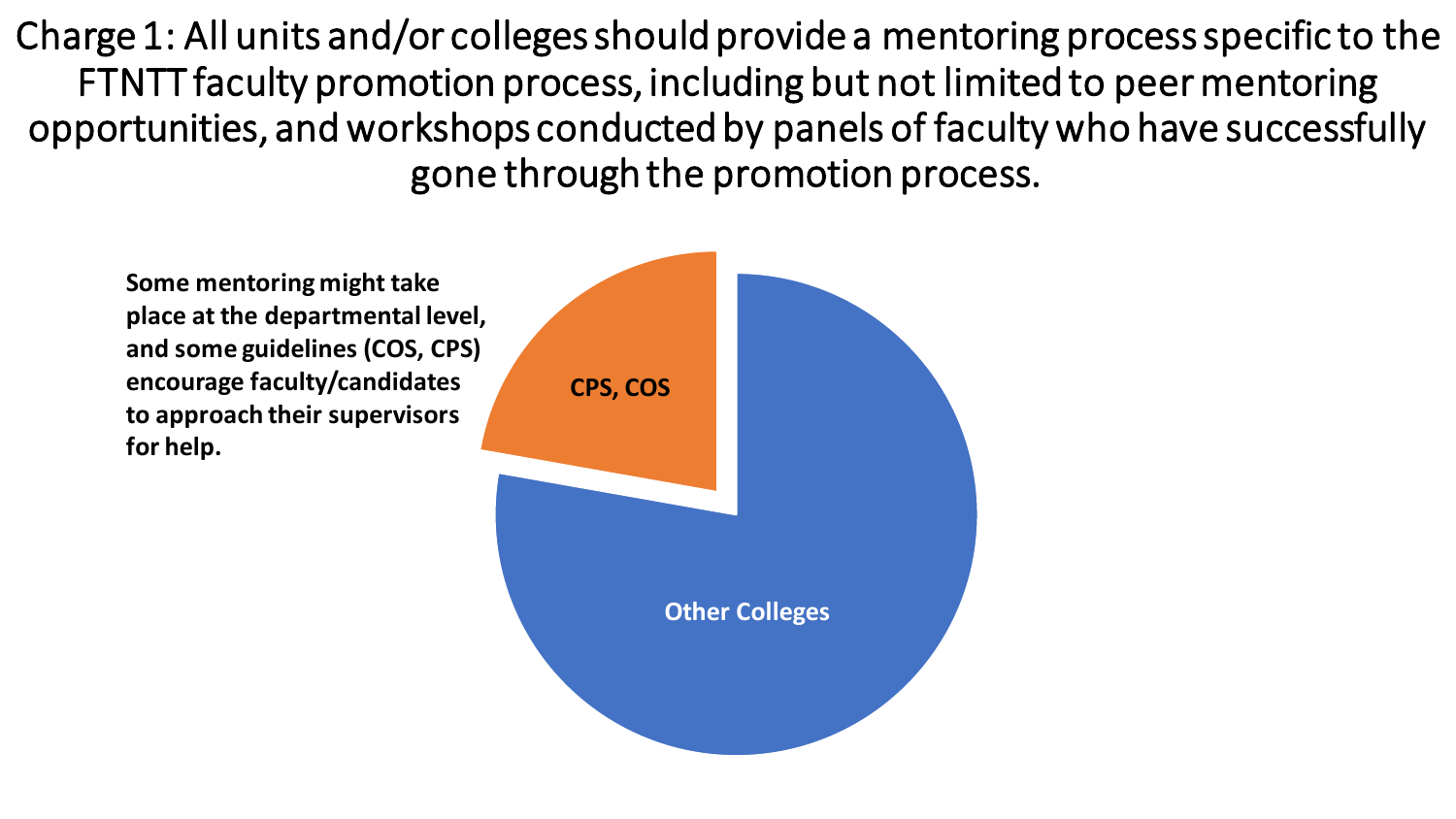Charge 1: We recommend that college governance bodies formalize mentoring circles for faculty in the College, adopting the model used by CPS and ADVANCE.

• CPS has held mentoring circles within the governance committee structure with the Faculty Development and Support Committee initiating contact with promotion-eligible faculty and following them through preparation of their dossiers. In 2020, the FDSC got a mini-grant from the ADVANCE Office to expand on the mentoring circles.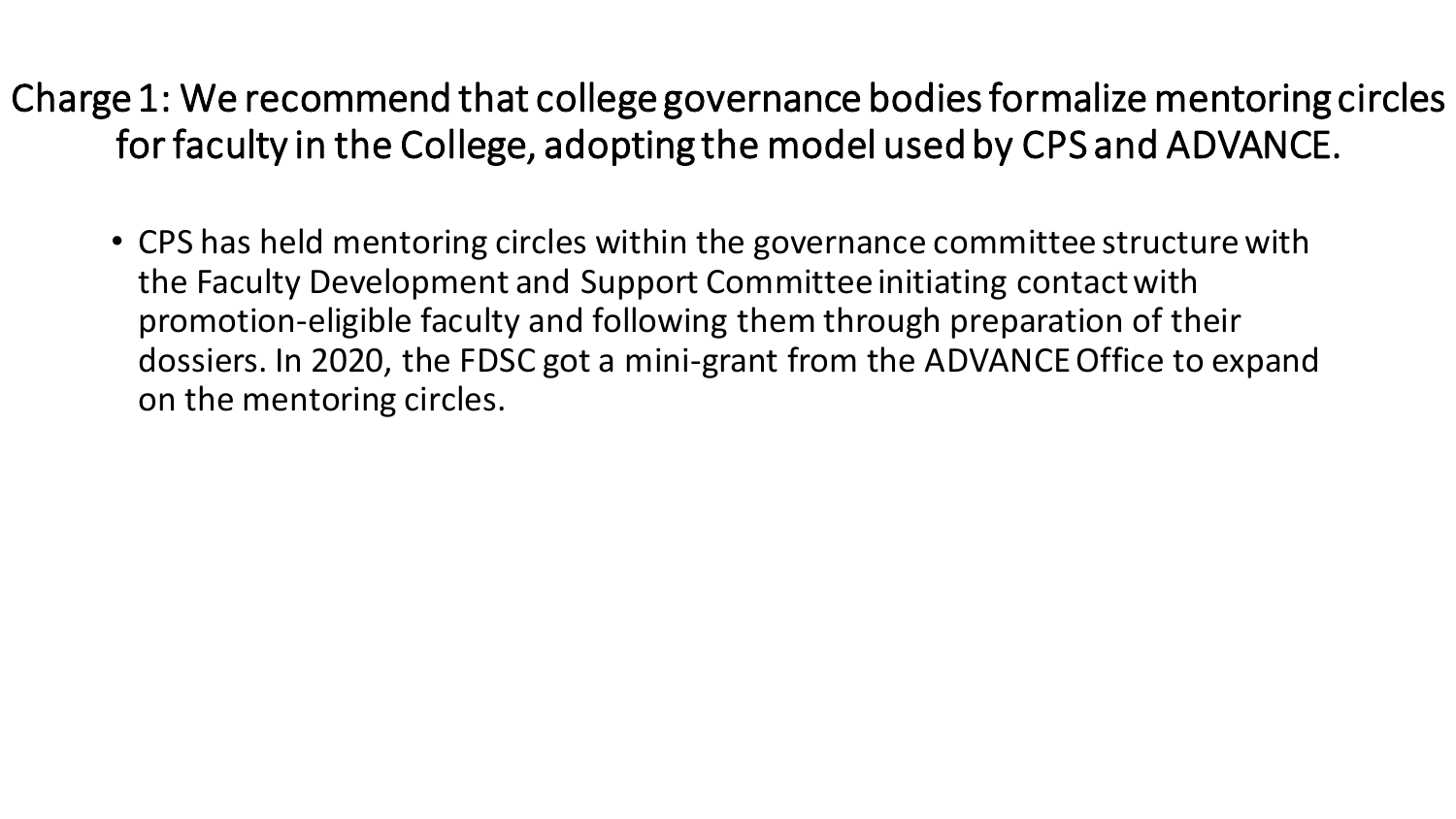Charge 1: While units/colleges follow the Provost's prescribed process as outlined in the Faculty Handbook and the Preparation and Format of Full-Time Non-Tenure-Track Faculty Promotion Dossiers manual, any unit/college specific promotion guidelines should be provided and easily accessible.

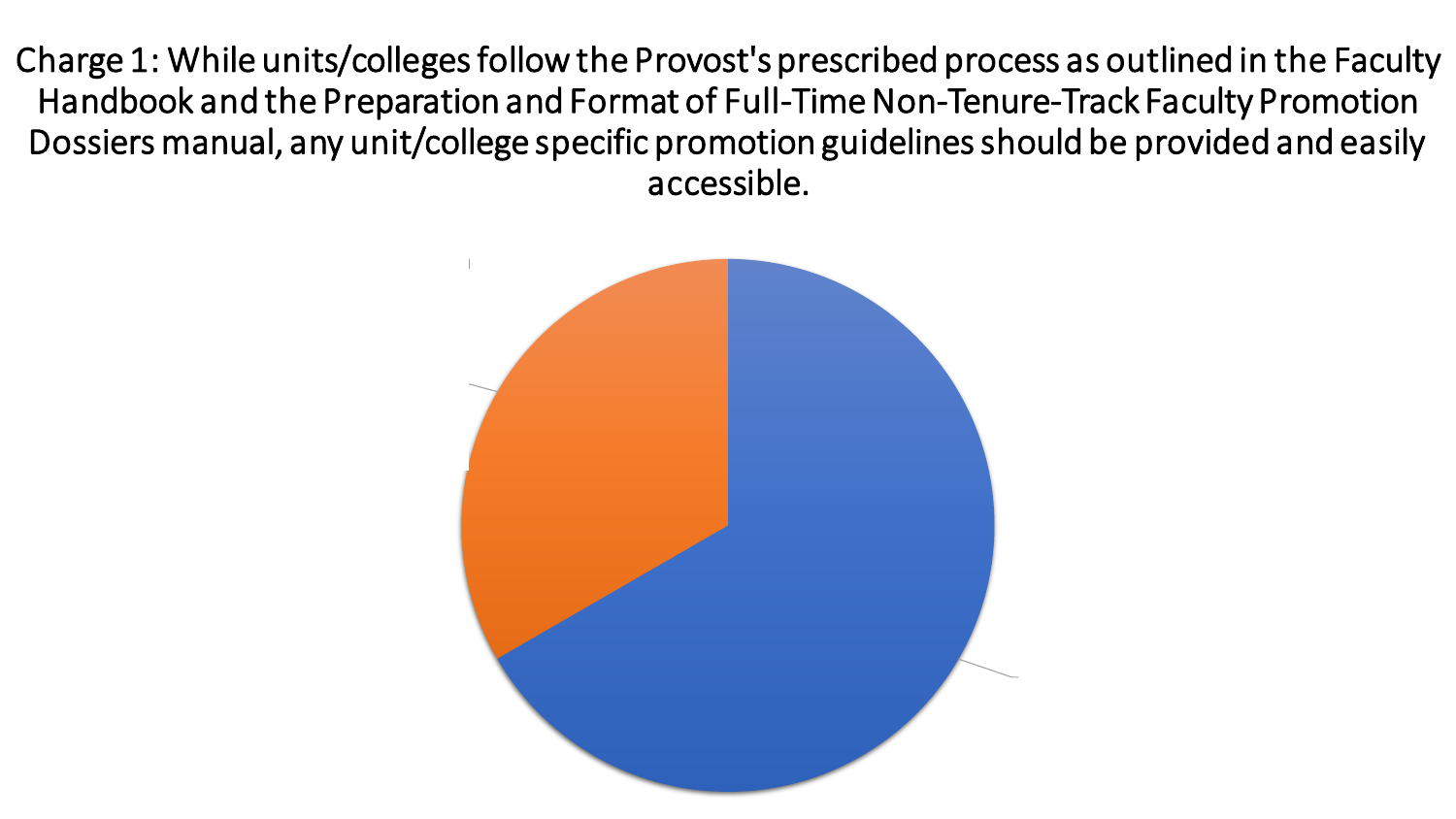Charge 2: Work with the Provost Office to develop an assessment plan (from the administration and FTNTTF perspectives) for the ongoing semester-long professional development leaves for NTT faculty.

On advice from Deb Franko, Jessica Maxwell and VP of Academic Affairs Jackie Isaacs met to discuss the charge and determined the following best practices for assessment of the FTNTT Fellowship program:

Recommendations:

- The faculty will write a report within 60 days of their fellowship explaining their accomplishments and impact on their professional development, including but not limited to teaching, new program development and/or scholarly activities as per their fellowship proposal.
- The report will be sent to their Dean, the Unit head, and the Provost's Office and kept in the faculty member's file in their College's Dean's Office. The faculty's Chair will take the faculty's report into account during their yearly merit process.
- In addition, ADVANCE and the Provost's Office will develop programming around writing a good fellowship proposal, including panelists that previously had fellowships.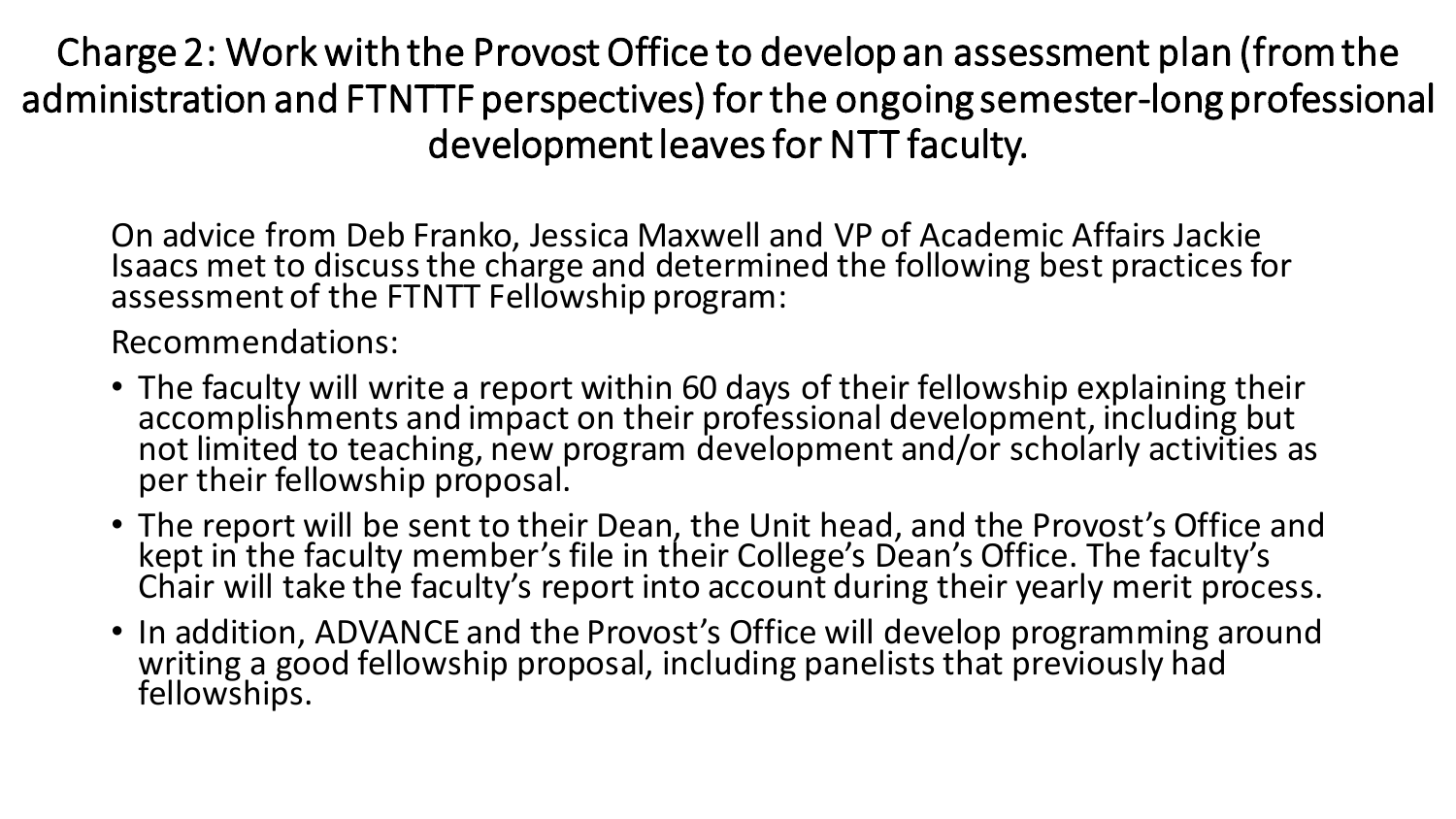Charge 3: In collaboration with the FAC, gather evidence--including, but not limited to, granular match-mate data--for a University administrative review of NU faculty compensation, identifying variables and potential discrepancies and inequities.

- We have been tasked this charge since 2018
- Over the 2021-2022 academic year, made 8 attempts to obtain NTT salary data, including matchmate data
	- Provost
	- Colleges
- We have been unable to fulfil the charge because we were unable to obtain the necessary data from Provost's Office, which has a policy of not sharing salary data with Faculty Senate committees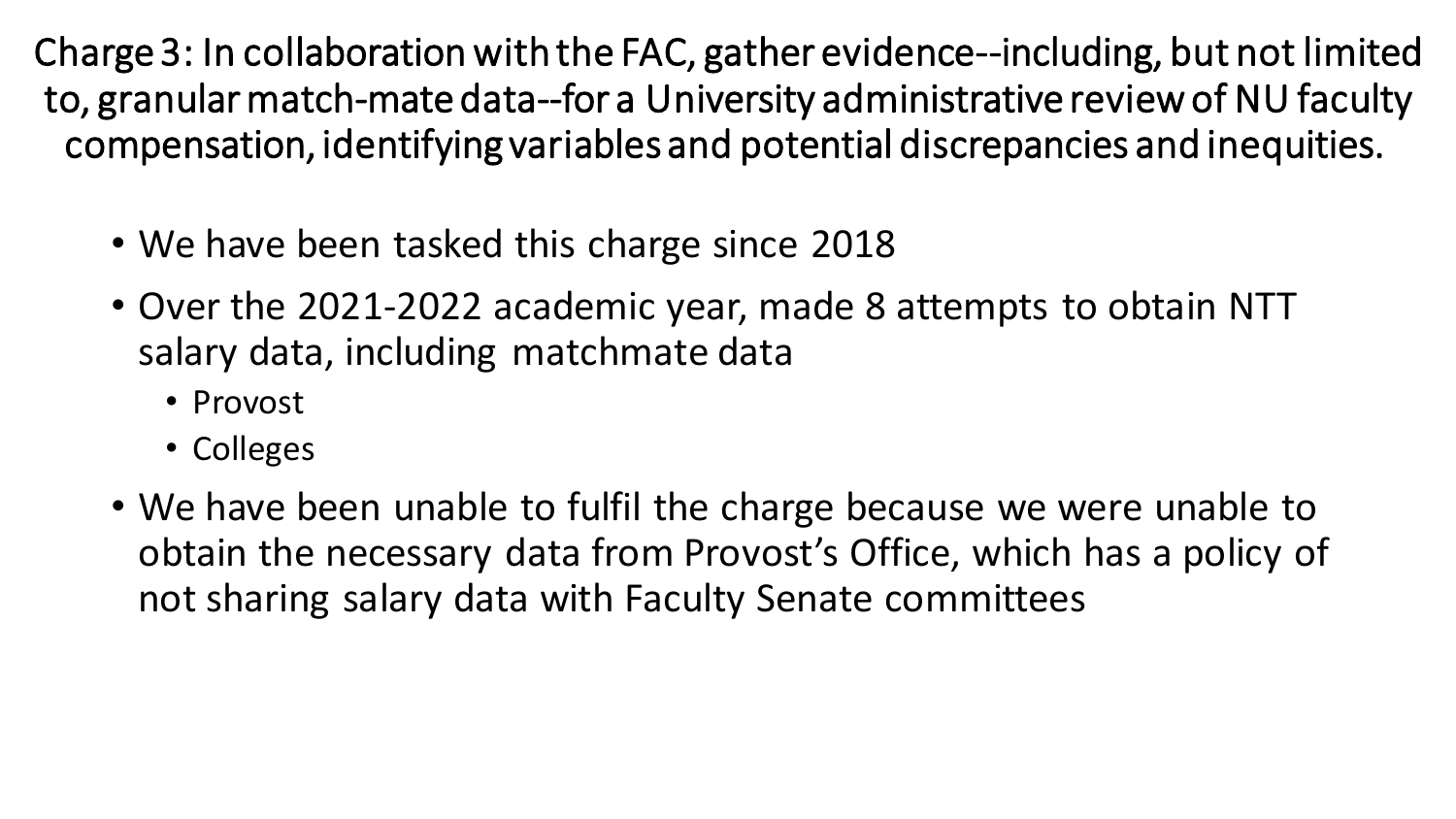Charge 3: In collaboration with the FAC, gather evidence--including, but not limited to, granular match-mate data--for a University administrative review of NU faculty compensation, identifying variables and potential discrepancies and inequities.

### • Recommendation:

• For equity, FTNTTF do not get average salaries by department, though TT/T faculty do. In the spirit of the aspiration of the "One Faculty" model, FTNTT faculty should have access to the same salary data provided to TT/T faculty. We realize that it isn't always appropriate to provide such data in certain circumstances, for example, where there are fewer than four members at a particular rank in a unit, as this may compromise anonymity, but otherwise, in the spirit of the "One Faculty" model, this data should be uniformly provided.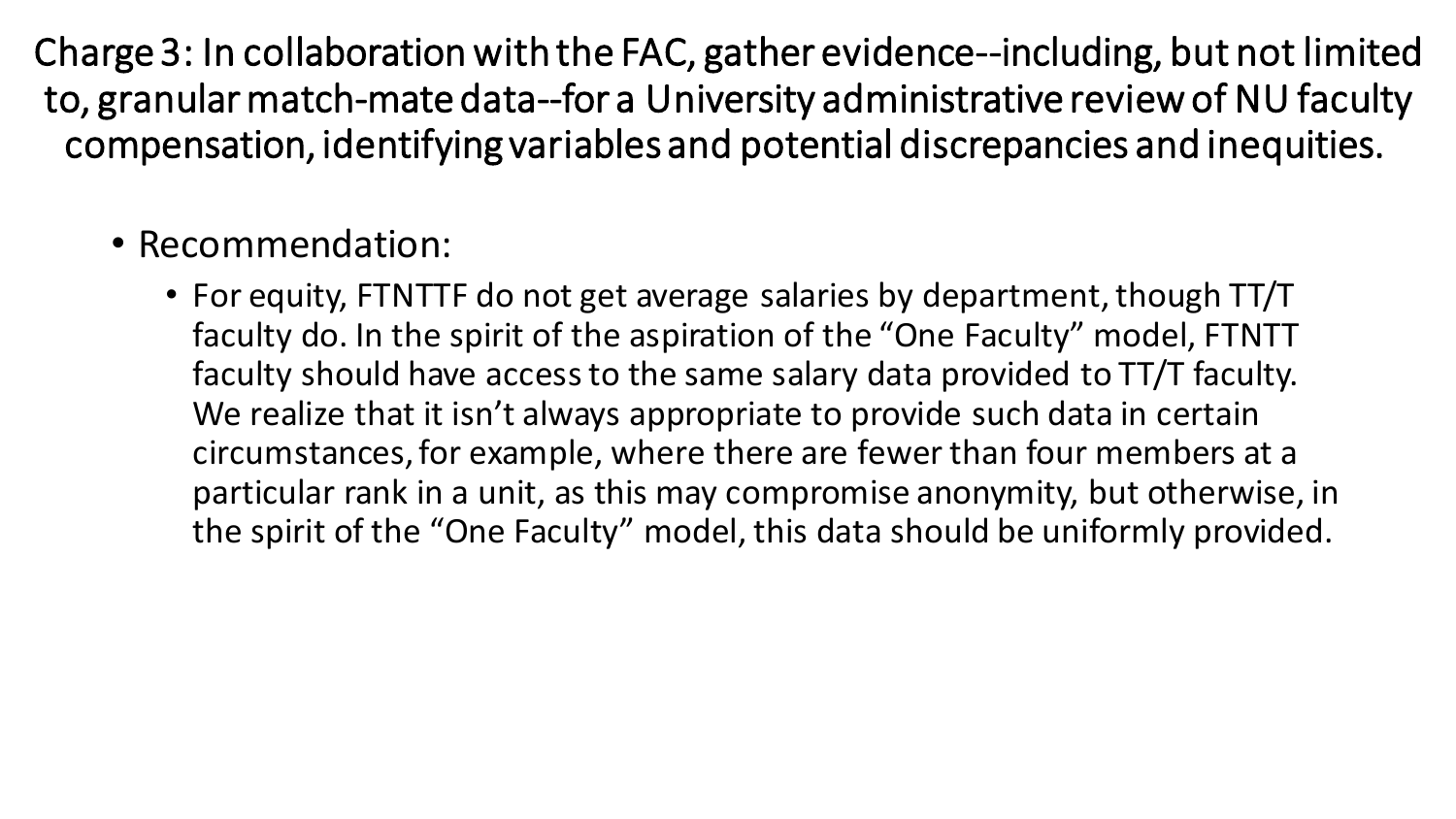## College Median Salary Data Provided to NTT Faculty does not take into Account Department Salary Variation

|                  | <b>G-14 Assistant Professor</b> |   | <b>NU Assistant Professor</b> |   | <b>G-14 Associate Professor</b> |   | <b>NU Associate Professor</b> |   | <b>G-14 Full Professor</b> |  | <b>NU Full Professor</b> |   |
|------------------|---------------------------------|---|-------------------------------|---|---------------------------------|---|-------------------------------|---|----------------------------|--|--------------------------|---|
|                  | Median Salary                   | N | Median Salary                 | N | Median Salary                   | N | <b>Median Salary</b>          | N | Median Salary              |  | Median Salary            | N |
| Teaching Faculty |                                 |   |                               |   |                                 |   |                               |   |                            |  |                          |   |
| Research Faculty |                                 |   |                               |   |                                 |   |                               |   |                            |  |                          |   |
| Clinical Faculty |                                 |   |                               |   |                                 |   |                               |   |                            |  |                          |   |
| Lecturers        |                                 |   |                               |   |                                 |   |                               |   |                            |  |                          |   |
| Instructors      |                                 |   |                               |   |                                 |   |                               |   |                            |  |                          |   |



#### Faculty: Full Time T&TT Faculty Growth

#### Faculty: Full Time NTT Faculty Growth

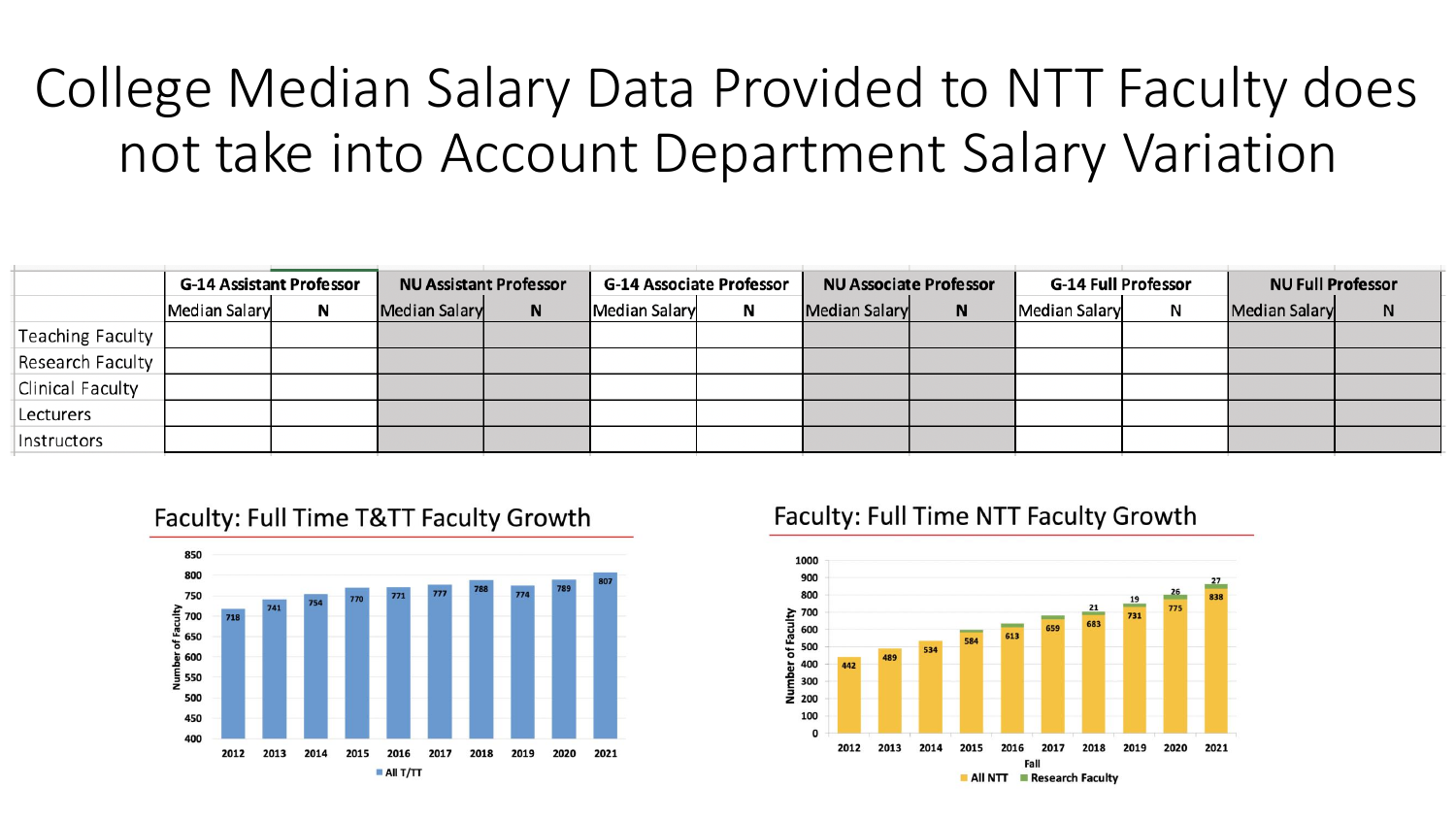Charge 4: Review college bylaws, guidelines and assessment criteria to standardize processes related to availability and assignment of leadership positions for FTNTT faculty across all colleges following the one faculty model.

- Recommendation:
	- Since FTNTT faculty are by definition not protected by tenure, and any actions or decisions they make or participate in as part of their leadership positions might be controversial, the "Non-retaliation for participation in faculty governance" provisions in the Faculty Handbook should be adapted in the guidelines to protect such FTNTT faculty during and after their tenure in those leadership positions.

[\(See https://faculty.northeastern.edu/handbook/governance/non-retaliation](https://faculty.northeastern.edu/handbook/governance/non-retaliation-for-participation-in-faculty-governance/)for-participation-in-faculty-governance/)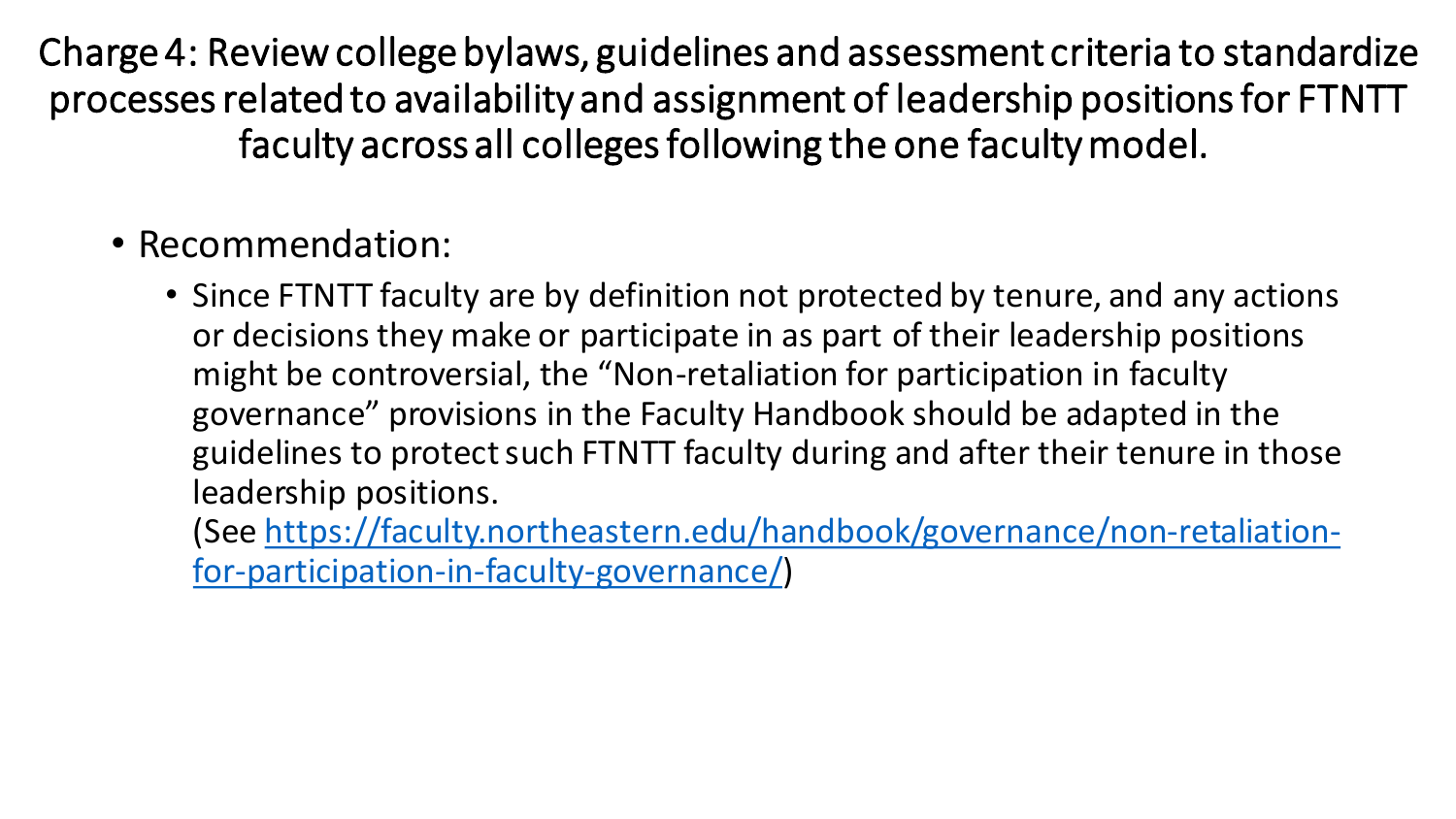### Non-Tenure Track Faculty Titles between Matchmate Institutions are a Mess

| Northeastern                   | <b>Boston College</b>                                  | <b>Wake Forest</b>                                      | <b>Tulane University</b>                                | Lehigh                       | <b>Tufts</b>                                                                   |
|--------------------------------|--------------------------------------------------------|---------------------------------------------------------|---------------------------------------------------------|------------------------------|--------------------------------------------------------------------------------|
| <b>Teaching Professor</b>      | <b>Professor of Practice</b><br>Associate Professor of | Assistant Teaching Professor                            | Senior Professor of Practice                            | <b>Professor of Practice</b> | Adjunct Assistant Professor                                                    |
| Associate Teaching Professor   | Practice                                               | <b>Associate Teaching Professor</b>                     | <b>Professor of Practice</b>                            |                              | Adjunct Associate Professor                                                    |
| Assistant Teaching Professor   | <b>Assistant Professor of Practice</b>                 | <b>Teaching Professor</b><br>Assistant Professor of the | <b>Adjunct Professor</b>                                |                              | Adjunct Lecturer                                                               |
| Distngshd Prof of the Practice |                                                        | Practice                                                | Adjunct Assistant Professor                             |                              | Adjunct Senior Lecturer                                                        |
| Professor of the Practice      |                                                        | Associate Prof of the Practice                          | Adjunct Associate Professor<br>Administrative Assistant |                              | Adjunct Professor                                                              |
|                                |                                                        | Professor of the Practice                               | Professor<br>Administrative Associate                   |                              | Adjunct Instructor                                                             |
|                                |                                                        | University Scholar                                      | Professor                                               |                              | <b>Professor Emeritus</b>                                                      |
|                                |                                                        | Postdoc Fellow<br>Teacher/Scholar/Postdoc               | <b>Assistant Professor</b>                              |                              | <b>Professor of Practice</b>                                                   |
|                                |                                                        | Fellow                                                  | <b>Associate Professor</b>                              |                              | Professor of the Practice<br>Educator track (@ Medical                         |
|                                |                                                        |                                                         | Postdoc Teaching Fellow                                 |                              | School) (all ranks)<br>Teaching Professor, Teaching<br>Associate Professor and |
|                                |                                                        |                                                         | Professor                                               |                              | Teaching Assistant Professor                                                   |

University Professor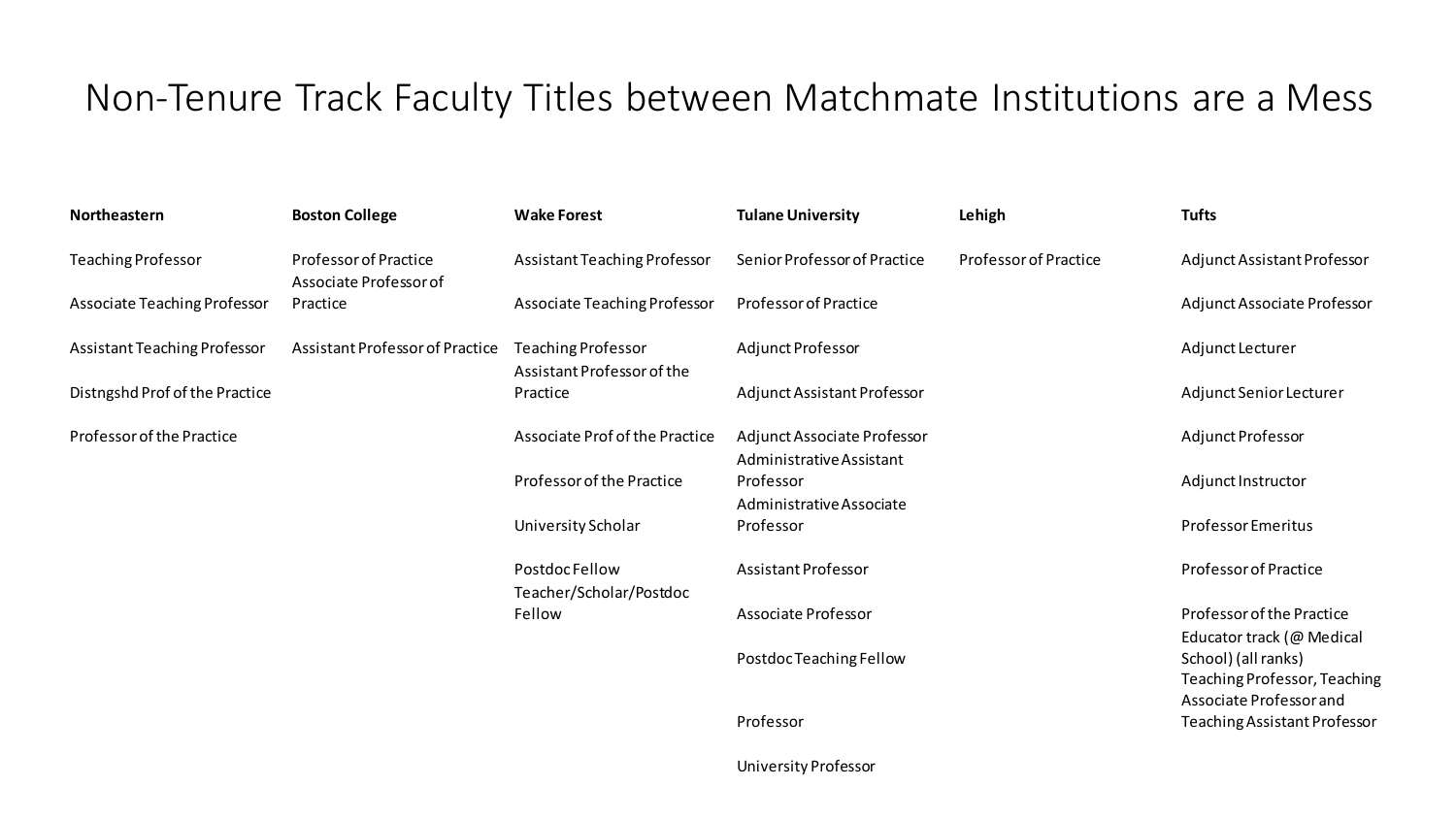Charge 5: Evaluate FTNTTF titles and recommend any changes to bring Northeastern University's titles in alignment with our peer institutions to allow for matchmate comparisons.

- Recommendations:
	- a continuation of the title consolidation across colleges, specifically that Academic Specialists (Asst, Assoc, and Full) and Instructor titles be similarly transitioned to commensurate Lecturer or Teaching Professor titles, based on each college's workload and promotion policies; and
	- that NU render best efforts to match NU titles with the salary data acquired from the Colonial Group/G14 salary exchange. We realize that, due to variation in titles at the other matchmate schools (excluding Northeastern), this will not be a perfect match. However, since the variation in titles at other schools is unlikely to go away, we should agree on what appears to be the closest match to allow external benchmarking of FTNTT faculty.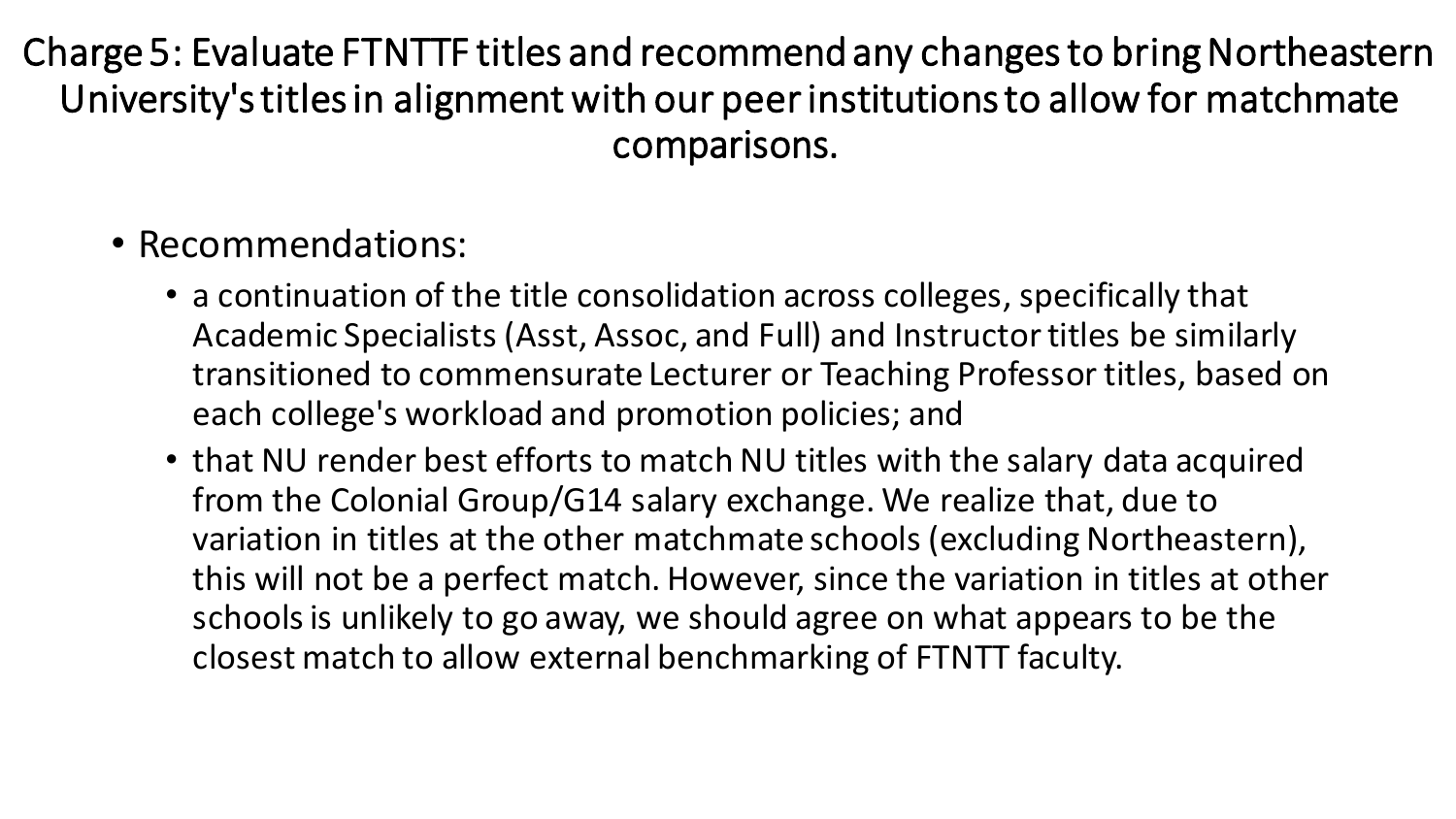Charge 6: In collaboration with FDC, review promotion criteria for FTNTTF across all colleges and identify areas for standardization (i.e. evaluation of teaching) following the one faculty model.

- Recommendation:
	- Any individual holding one of the ranks who is eligible or becoming eligible for promotion shall be notified of candidacy for promotion by their immediate Dean. For purposes of notifying said eligible faculty, the provost, faculty directors, and other parties shall be involved in ensuring access to available criteria and procedures, including but not limited to the material on the Provost Website, and that such criteria and procedures are clear, transparent, and available to eligible faculty.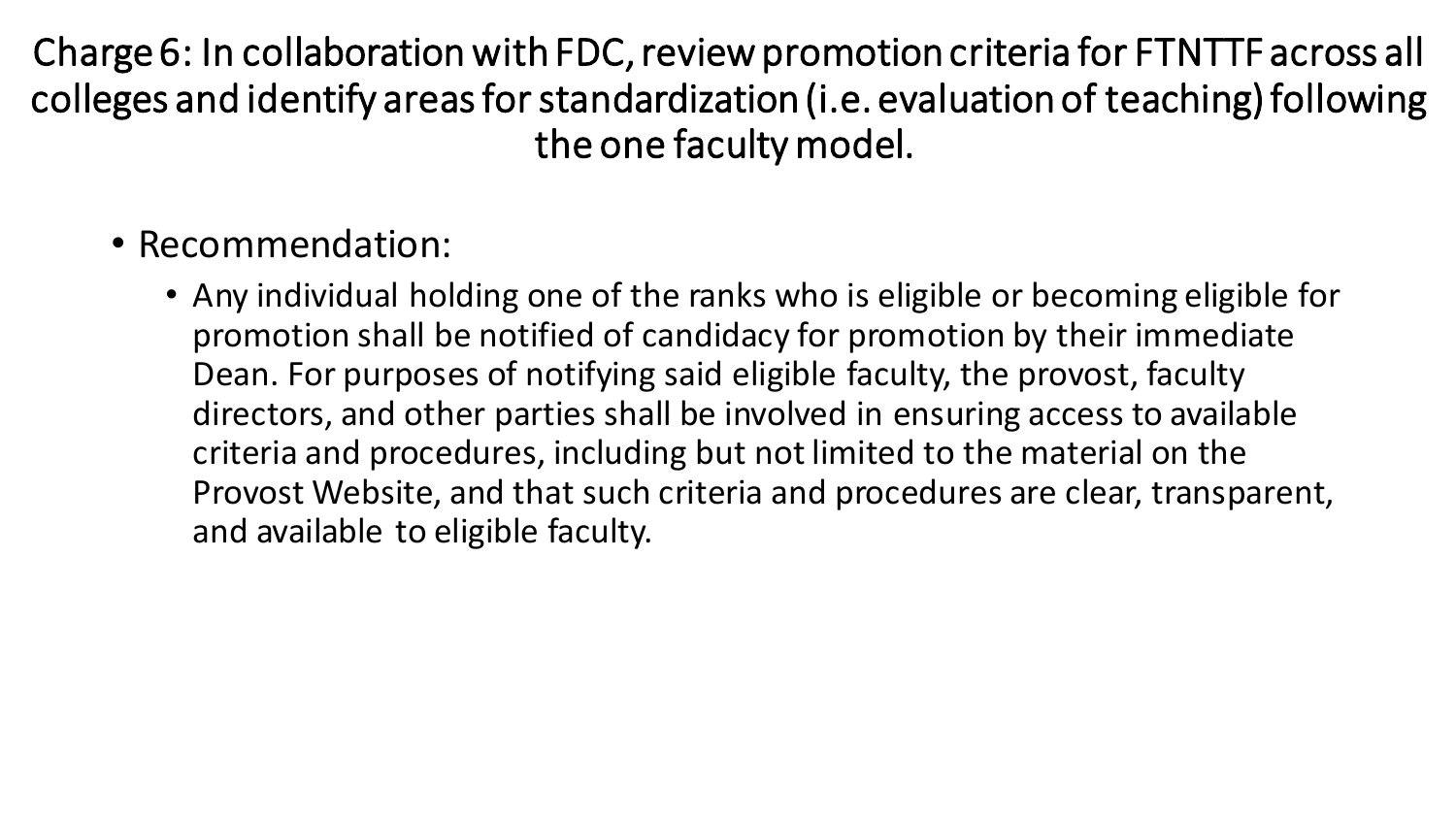Charge 7: Review AAUP guidelines and comparable higher education institutions regarding termination policies for FTNTT faculty and recommend protocols and/or changes to the faculty handbook.

A review of matchmate and other institutions finds a range of considerations given to non-renewal of FTNTTF that are not included in our faculty handbook, including the following protocols:

- providing for faculty involvement in curriculum changes that may lead to nonrenewal of faculty;
- providing a written summary of reasons for the non-renewal;
- providing faculty right to appeal to an academic committee of peers;
- providing for retraining or reassignment;
- providing expectation of permanency for those contract faculty who have earned promotion to associate or full;
- considering length of service when making decisions about termination that is not for cause.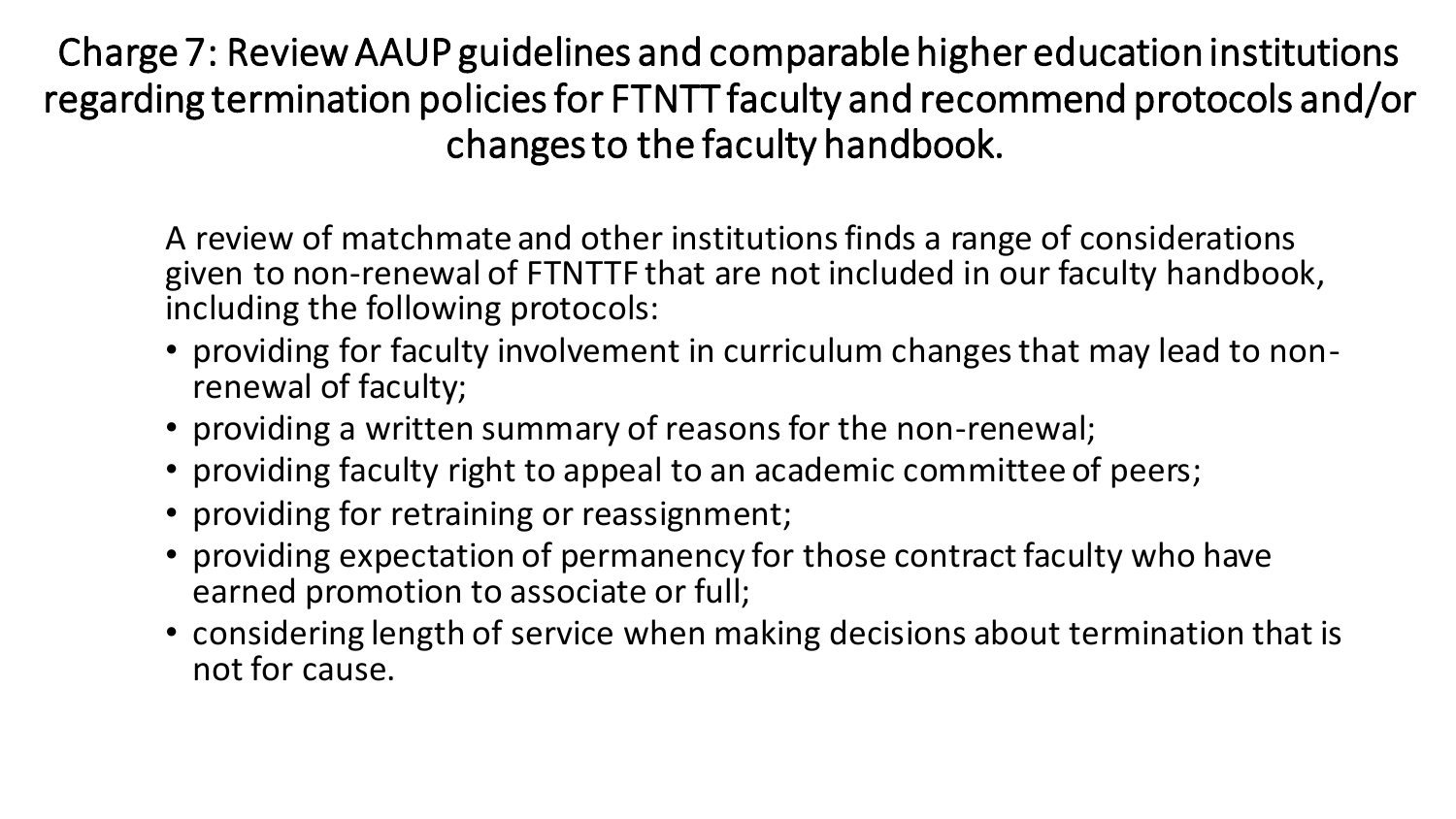## Overall Resolutions to Charges

- Whereas not all colleges have college-level stand-alone FTNTT promotion committees, **BE IT RESOLVED that** stand-alone FTNTT promotion committees are established at the college level where the majority of the committee is comprised of FTNTT faculty members at or above the rank of the candidates.
- **BE IT RESOLVED that** informal or ad-hoc mentoring activities, as described in the best practices, be made more visible to faculty, and colleges or units should be proactive in making those mentoring opportunities available to FTNTT faculty.
- **BE IT RESOLVED that** college governance bodies formalize mentoring circles for faculty in the College, adopting the model used by CPS and ADVANCE.
- Whereas not all colleges have developed written college-level FTNTTF promotion guidelines, and some colleges have detailed guidelines for what qualifications are necessary for promotion. This level of detail seems desirable in the interest of transparency. (See Appendix A for an example from CPS.) **BE IT RESOLVED that** all colleges work to develop written college-level FTNTTF promotion guidelines and make them accessible.
- **BE IT RESOLVED that** ADVANCE and the Provost's Office shall develop programming around writing a good fellowship proposal, including panelists that previously had fellowships. We suggest the programming begin in the 2022/2023 academic year.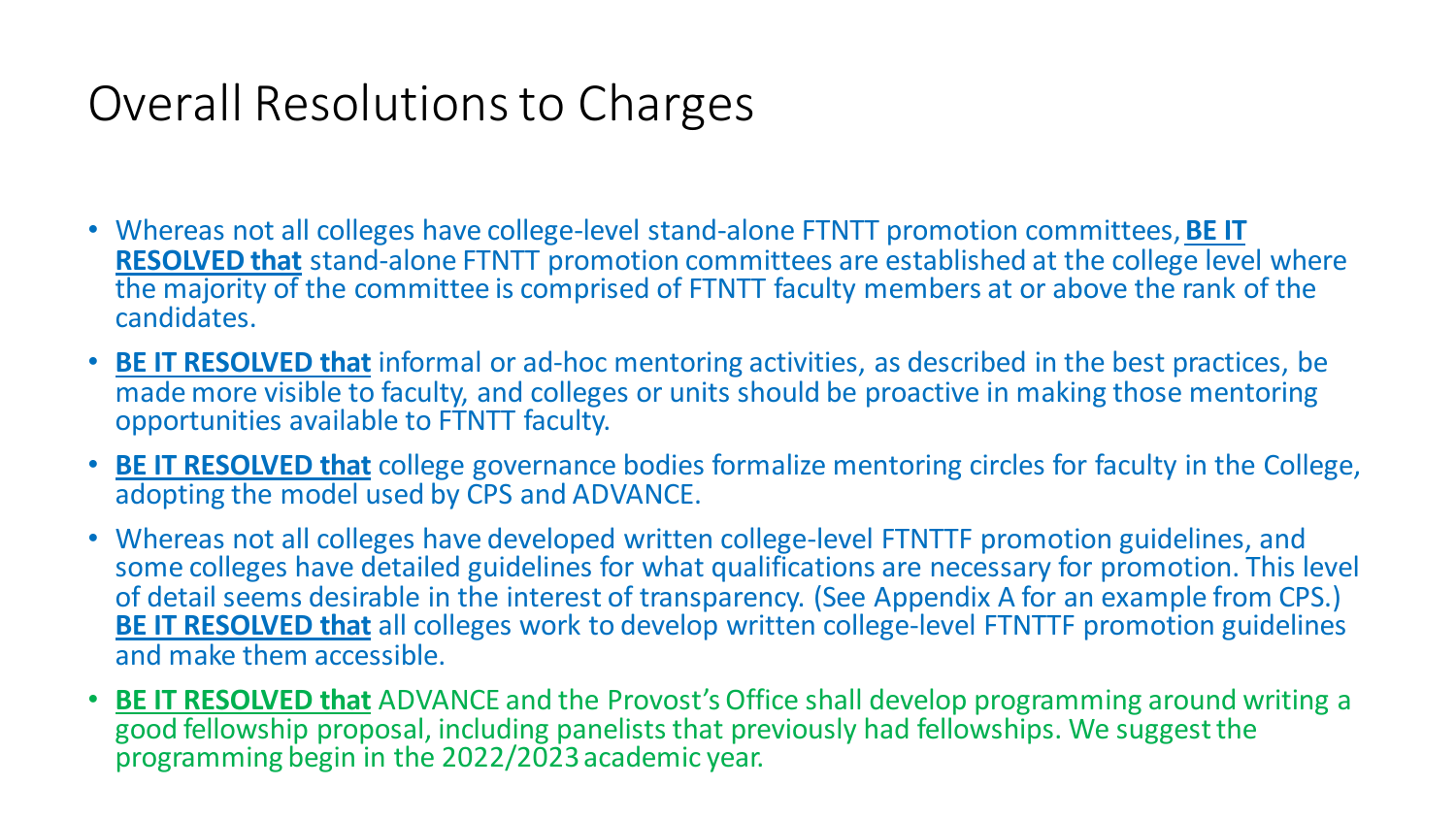## Overall Resolutions to Charges

- **BE IT RESOLVED that** for the purposes of equity review, the Provost's Office shall provide Full-Time Non-Tenure-Track Faculty with the equivalent salary data provided to tenure-stream faculty. This data shall be provided for each rank in each department/unit where there are at least four (4) FTNTT faculty at that rank.
- **BE IT RESOLVED that** the Provost's office, in cooperation with the colleges, shall investigate if there are discrepancies in pay due to gender or BIPOC status, further breaking down the data (from IPEDS) to help determine if there are underlying issues present by rank, race/ethnicity, and gender within each department. The Provost's office shall also examine and evaluate recruitment efforts to address possible issues, for example, if higher-paying fields are predominantly male, and if so, why is this the case. **A report of this investigation should be made to the Faculty Senate during the 2022/2023 academic year**.
- Whereas the Provost's Office indicates that they have begun the process of polling the Colleges about what college-level administrative positions are available to FTNTT faculty, **BE IT RESOLVED that** administrative and leadership positions shall be open equally to all faculty, TT and FTNTT alike, unless specifically designated in writing otherwise, and that a list of leadership positions that are and are not open to faculty members shall be made available to all faculty on each college's website, identifying the ranks to which positions are open.